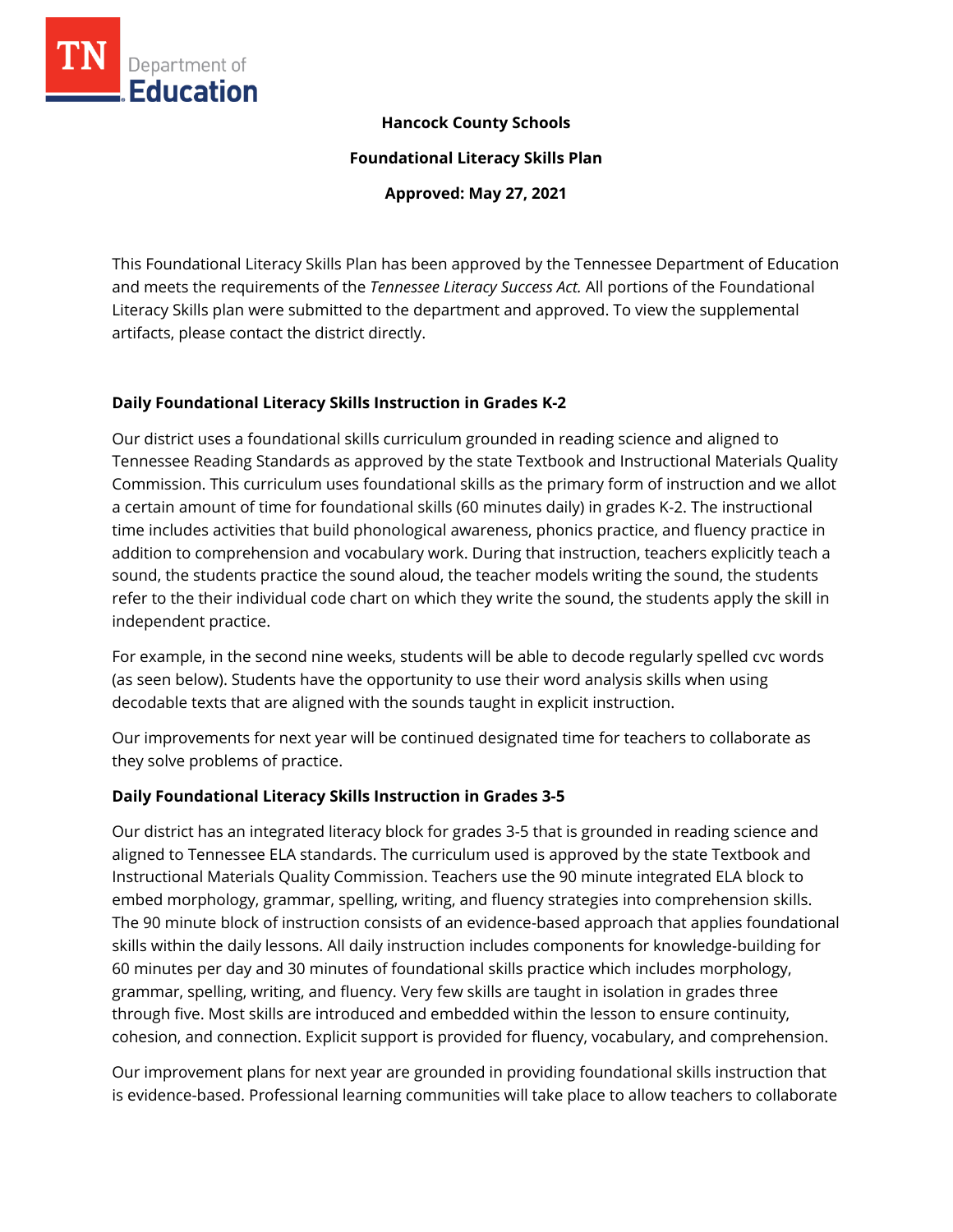Department of **Education** 

and refine their teaching practices. Teachers will improve their practices by participating in coaching sessions that focus on strategies for foundational skills.

For example, in the second nine weeks, students will be able to decode multi-syllable words (as seen below). Students have the opportunity to use their word analysis skills when using decodable texts that are aligned with the sounds taught in explicit instructionOur improvement plans for next year are grounded in providing foundational skills instruction that is evidence-based. Professional learning communities will take place to allow teachers to collaborate and refine their teaching practices. Teachers will improve their practices by participating in coaching sessions that focus on strategies for foundational skills.

## **Approved Instructional Materials for Grades K-2**

McGraw Hill - K-5 Wonders

# **Approved Instructional Materials for Grades 3-5**

McGraw Hill - K-5 Wonders

# **Universal Reading Screener for Grades K-5. This screener complies with RTI<sup>2</sup>and Say Dyslexia requirements.**

In the fall, students are given a universal screener (STAR Renaissance) to determine which students have a significant reading deficiency or are "at risk" for having a significant reading deficiency. Our principal, along with grade level teachers and the RTI school- level coordinator review the universal screener data to determine which students score between the 0-10th percentile (Tier III) and 11-25th percentile (Tier II). Students (0-25th percentile) are given a diagnostic assessment to determine specific skill deficits. These students receive 45 minutes daily explicit instruction in their area of deficit in small groups using research-based materials and strategies. These students are also screened using additional survey level assessments to determine if they have characteristics of dyslexia. Students who demonstrate those characteristics receive intervention with a comprehensive, strategic intervention, which at our school is SPIRE. Our district notifies families of students who demonstrate characteristics of dyslexia.

## **Intervention Structure and Supports**

In the fall, students are given a universal screener (STAR Renaissance) to determine which students have a significant reading deficiency or are "at risk" for having a significant reading deficiency. Our principal, along with grade level teachers and the RTI school- level coordinator review the universal screener data to determine which students score between the 0-25th percentile. Those students demonstrating need are classified as in need of Tier II or Tier III intervention. Students classified as Tier II or Tier III are given a diagnostic assessment to determine specific deficits in order to best assign students to a small group with an intervention that will narrow skill gaps. Students receive daily, small-group intervention for at least 45 minutes in their area of greatest deficit. We have research-based options for reading intervention support available to our students who are "at-risk" and/or who have been identified with a significant reading deficiency. Our recently adopted ELA curriculum contains an assessment and remediation guide in which teachers can find activities that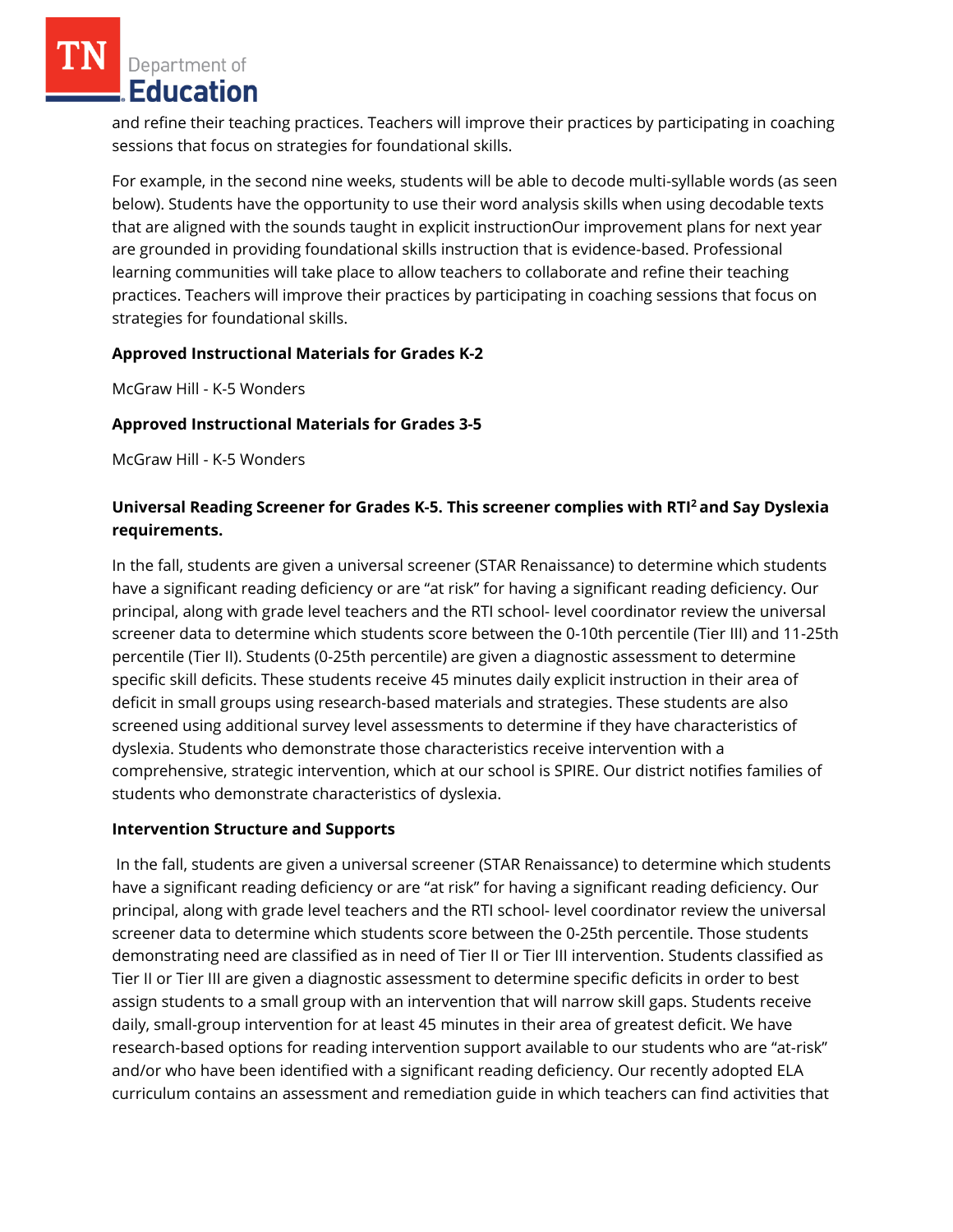Department of **Education** 

directly address skill gaps. They can tailor this to the needs of their RTI group of students. If that intervention is not proving to be effective, more comprehensive, strategic interventions (such as SPIRE) become an option. Data teams meet every 4.5 weeks to determine if a change in the intervention or the person providing intervention is warranted. The data team also looks at other variables (attendance, engagement) as part of the decision-making process before a change is made to the programming or provider. Our students receive explicit instruction in their area of deficit in small groups using research-based materials and strategies. These students are also screened using additional survey level assessments to determine if they have characteristics of dyslexia. Students who demonstrate those characteristics receive intensive intervention as outlined in the Say Dyslexia Law using programs that meet the law's requirements. Our district uses a research-based supplemental program as one intervention for students with characteristics of dyslexia. Our district notifies families of students who demonstrate characteristics of dyslexia. Families are notified that the SPIRE curriculum is used to support those students, as it is based on the Orton-Gillingham approach of systematic, explicit, sequential, phonics-based instruction and is considered a strong support for those students. Intervention takes place daily during a grade-level time in the master schedule just for RTI. When students are in their RTI groups, they work on activities and assignments that make them stronger in that skill. For example, students who need instruction in comprehension may read a new text and answer scaffolded questions, all related to the knowledge-building unit they are studying in Tier I instruction. For students who need fluency support, they may receive instruction using the SPIRE program.

#### **Parent Notification Plan/Home Literacy Reports**

All parents, K-5, receive a parent-friendly report that explains what their child scored on the universal screener. These reports outline the areas the student is deficient in and areas of excellence. Parents who have students in grades K-5 who have been identified as "at-risk" after completing the universal screener are given a written notice immediately after the fall universal screener. This notice will inform the parents of the importance of third grade reading proficiency. We also identify "at-risk" students in grades 4-5 and communicate the deficiency with the parents after each universal screener. Specific strategies that parents can complete at home for intervention are suggested. Strategies that are recommended are activities that can be completed at home without any cost to the parent or guardian. The parents are given details on what action steps of intervention the school will be providing for the student based on the skill gaps and student needs that were identified on the universal screener. Continuous communication is in place for students who are not showing adequate progress. Parents are also communicated with three times a year after each benchmark and twice a year during parent-teacher conferences. Several parents may be communicated with more often depending on individual student needs. Literacy Night is an event held once a year that provides parents the opportunity to visit the school and engage in learning with their child. Parents are able to take-away many learning strategies that could be used at home.

Communication between parents and the classroom teacher takes place through classroom newsletters, communication apps and phone calls. Specific academic skills are communicated on a weekly basis.

#### **Professional Development Plan**